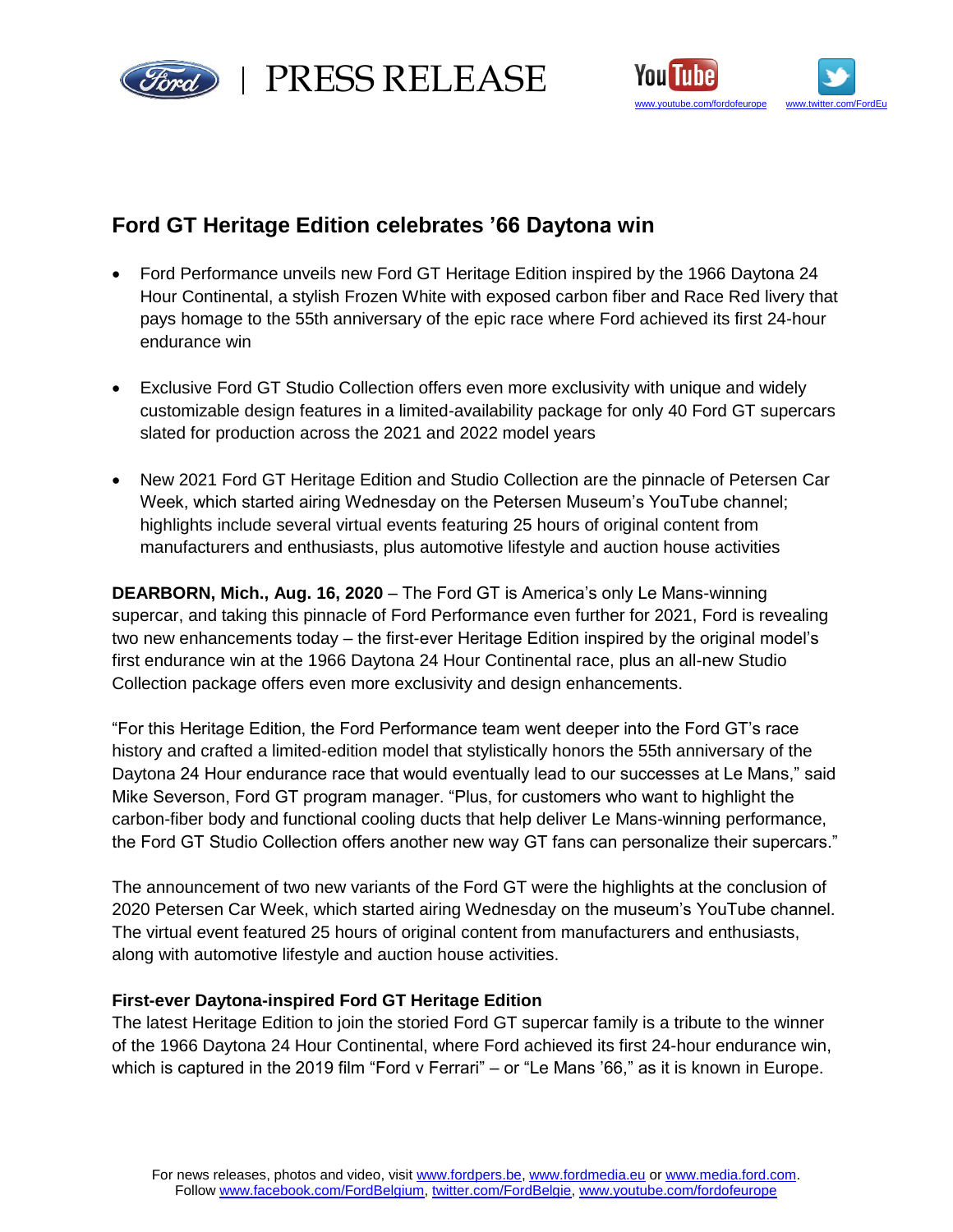Co-drivers Ken Miles and Lloyd Ruby led a 1-2-3-5 Ford domination at Daytona, kicking off a magical season for the Ford GT40 MK II, with additional 1-2-3 wins at Sebring and Le Mans. This Heritage Edition is the first to feature a livery famous for a race other than Le Mans.

"Miles and Ruby led nearly every lap of the 24-hour race and outpaced the competition by 30 miles," said Severson. "The win was the first time anyone had threatened Ferrari's dominance in sports car racing and represented a turning point in the Ford GT race program."

Inspired by the bold white, black and red exterior of the 1966 endurance-winning Ford GT40 MK II race car, the new 2021 Ford GT Heritage Edition features Frozen White exterior paint with exposed carbon fiber hood adding stark contrast. Asymmetrical Race Red accents on the front fascia and roof edge, driver's side door and underneath the rear wing add distinct visuals, while exposed carbon fiber shapes the signature 98 roundel graphics and speak to the supercar's lightweight body. Unique Ford graphics on the lower rear-quarter panels plus one-piece Heritage Gold 20-inch forged-aluminum wheels paired with red lacquered Brembo monoblock brake calipers complete this new exterior livery.

Inside, the lightweight driver-centric interior features unique appointments including black Alcantara® suede wrapping the instrument panel, headliner and steering wheel rim, while anodized red paddle shifters and red Alcantara suede performance seats add dramatic contrast to the interior.

For customers looking for an even bolder look, an optional Heritage Upgrade Package includes 20-inch exposed carbon fiber wheels with a unique gloss red-painted inner accent barrel, while monoblock brake calipers are lacquered in black and detailed with Brembo lettering in red. Inside, ghosted 98 roundels provide a subtle contrast on both driver and passenger carbon fiber door panels of this this package.

### **All-new Ford GT Studio Collection**

Ford Performance also pulled the wraps off an exclusive series new to the supercar lineup, the Ford GT Studio Collection. This all-new graphics package with customizable colors highlights key styling elements, including the functional cooling ducts that helps the 2021 Ford GT deliver all 660 horsepower during the most strenuous, high-temperature sessions at the track.

Its unique exterior graphics package was born of a design collaboration between Ford Performance and Ford GT manufacturer, Multimatic. It reflects the input of Garen Nicoghosian, Multimatic design head, who has worked on the Ford GT program since its genesis. "The combination of the stripes and accents invokes the emotion of speed and draws your eye to some of the most prominent features of the GT," said Nicoghosian. "The fuselage, buttresses and signature features on the headlights provide visual anchors for the graphics, guiding your eye across the vehicle."

For news releases, photos and video, visit [www.fordpers.be,](http://www.fordpers.be/) [www.fordmedia.eu](http://www.fordmedia.eu/) or [www.media.ford.com.](http://www.media.ford.com/) Follo[w www.facebook.com/fordofeurope,](http://www.facebook.com/fordofeurope) [www.twitter.com/FordEu](http://www.twitter.com/FordEu) o[r www.youtube.com/fordofeurope](http://www.youtube.com/fordofeurope)